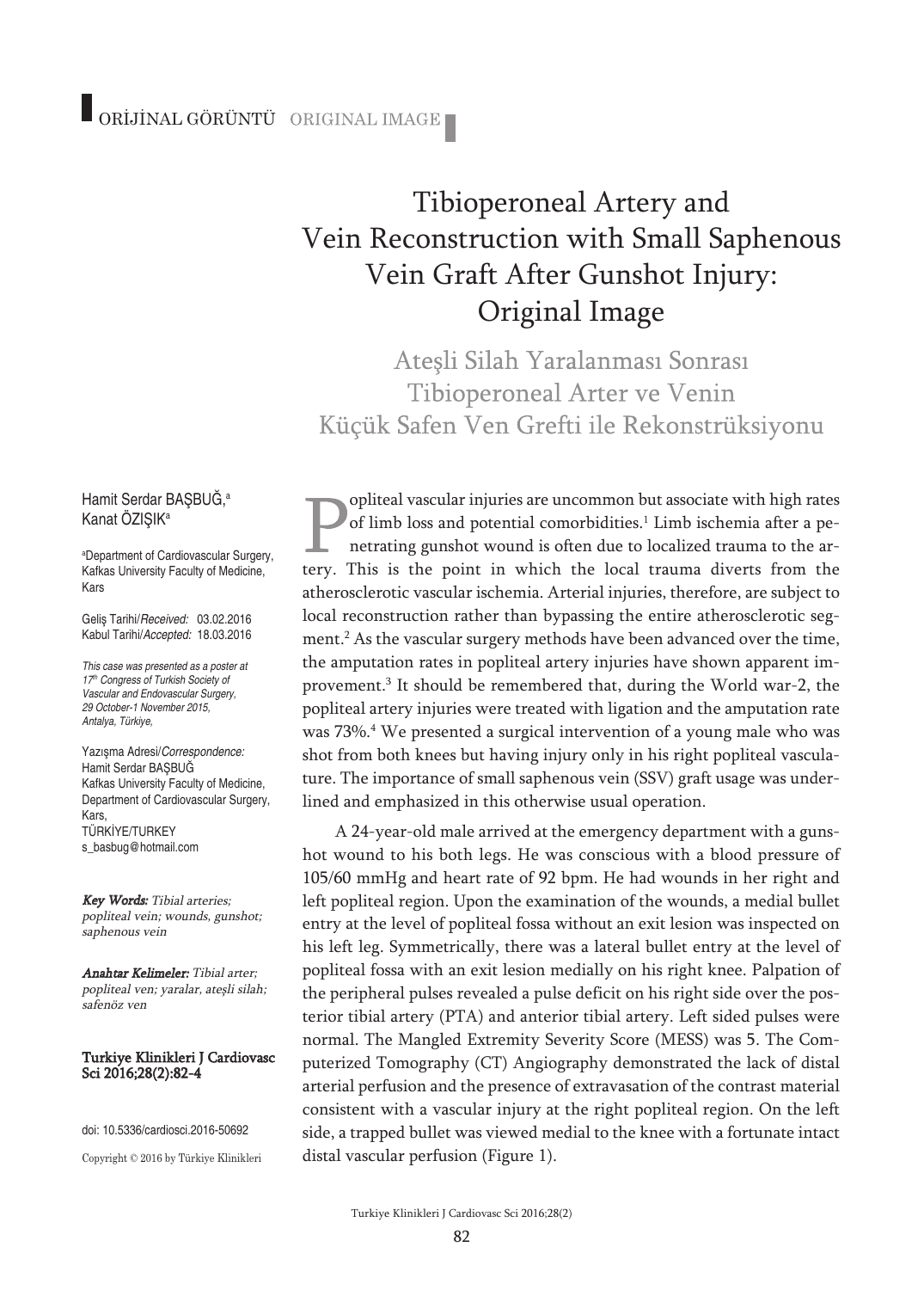

**FIGURE 1:** Computerized Tomography Angiography views are showing the extravasation of the contrast material and the cut of the artery (encircled) on the right leg. The arrow is showing the bullet inside the left knee.

The patient was taken to the operating room after the decision of surgery to the injured right popliteal region. He was positioned in prone position under general anesthesia. Right popliteal fossa was explored with an S-shaped longitudinal posterior incision. Before advancing the exploration deeper, a 10 cm segment of the SSV was harvested for potential use as the graft. Inside the thoroughly and deeply explored popliteal region, a total cut of the tibioperoneal trunk with the accompanying partial laceration of the tibioperoneal vein were observed. Cut edge of the tibioperoneal trunk was clamped. The patient was administered 5000 IU unfractionated heparin intravenously. <sup>3</sup> Tibioperoneal artery was repaired with a 6 cm segment of the previously prepared reversed SSV graft interposition. Tibioperoneal vein was also repaired with a patch-plasty derived from the remaining portion of the same SSV graft (Figure 2). Diameters of the SSV graft and the tibioperoneal artery were perfectly fitted to each other. Intraoperative color Doppler ultrasound examination revealed a triphasic circulation in PTA at the level of medial malleolus soon after declamping (Figure 3).

Preliminary SSV graft harvesting should always be considered in popliteal vascular traumas for artery and vein reconstruction as it can be used as either a interposed graft or a vascular patch. The avoidance of the sural nerve damage can be achieved by careful dissection and keeping above the mid-calf level. 5



**FIGURE 2:** The intraoperative image is demonstrating the anatomic vascular structures and the reconstructions in detail.



**FIGURE 3:** Intraoperative color Doppler ultrasound image is showing the resumed posterior tibial circulation soon after the revascularization.